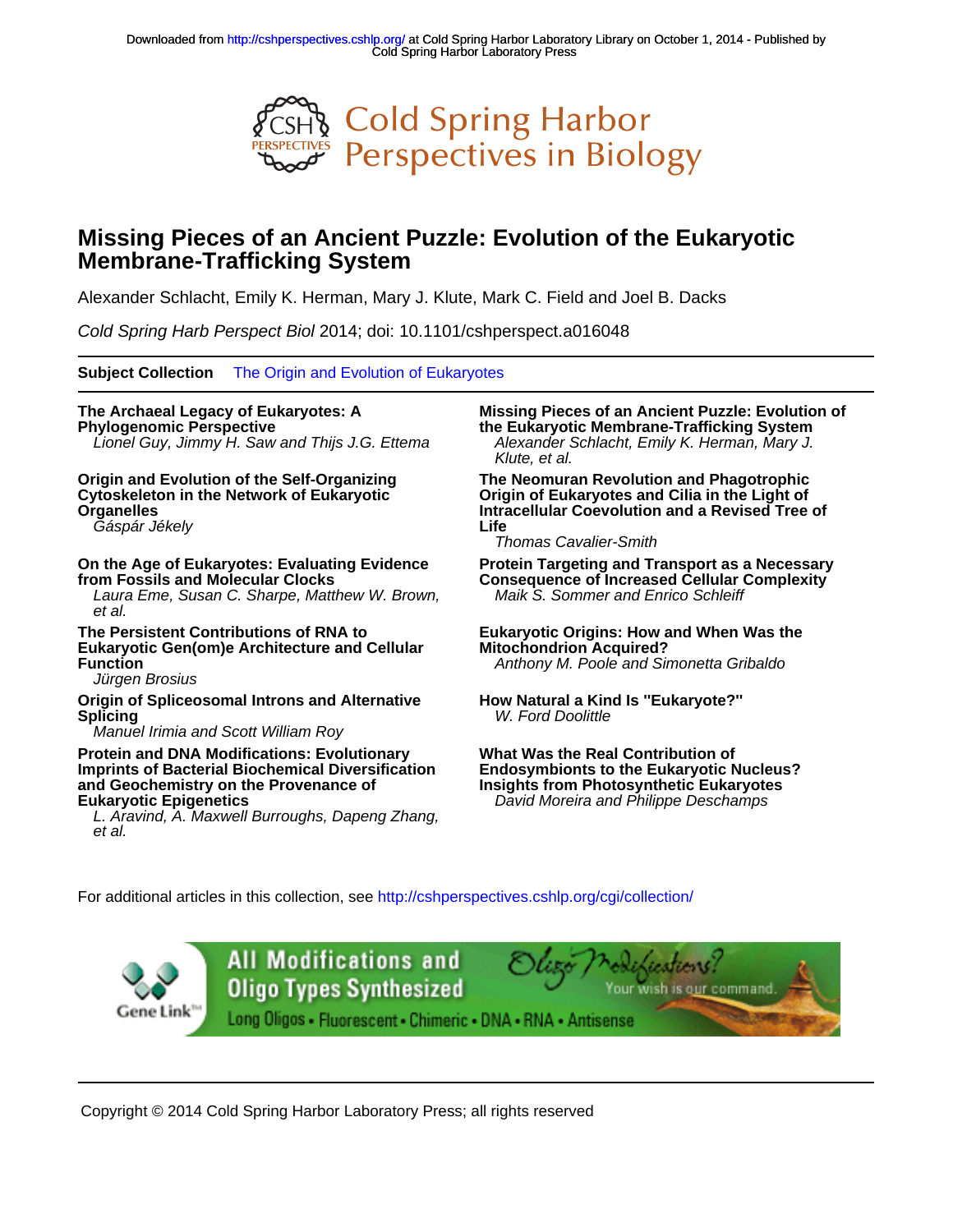**Phylogenomic Perspective The Eukaryotic Tree of Life from a Global** Fabien Burki

**Complex Archaeal Ancestor of Eukaryotes The Dispersed Archaeal Eukaryome and the** Eugene V. Koonin and Natalya Yutin

**Complex Life Bioenergetic Constraints on the Evolution of** Nick Lane

**Photosynthesis in Eukaryotes Origin and Evolution of Plastids and** Geoffrey I. McFadden

For additional articles in this collection, see<http://cshperspectives.cshlp.org/cgi/collection/>



Copyright © 2014 Cold Spring Harbor Laboratory Press; all rights reserved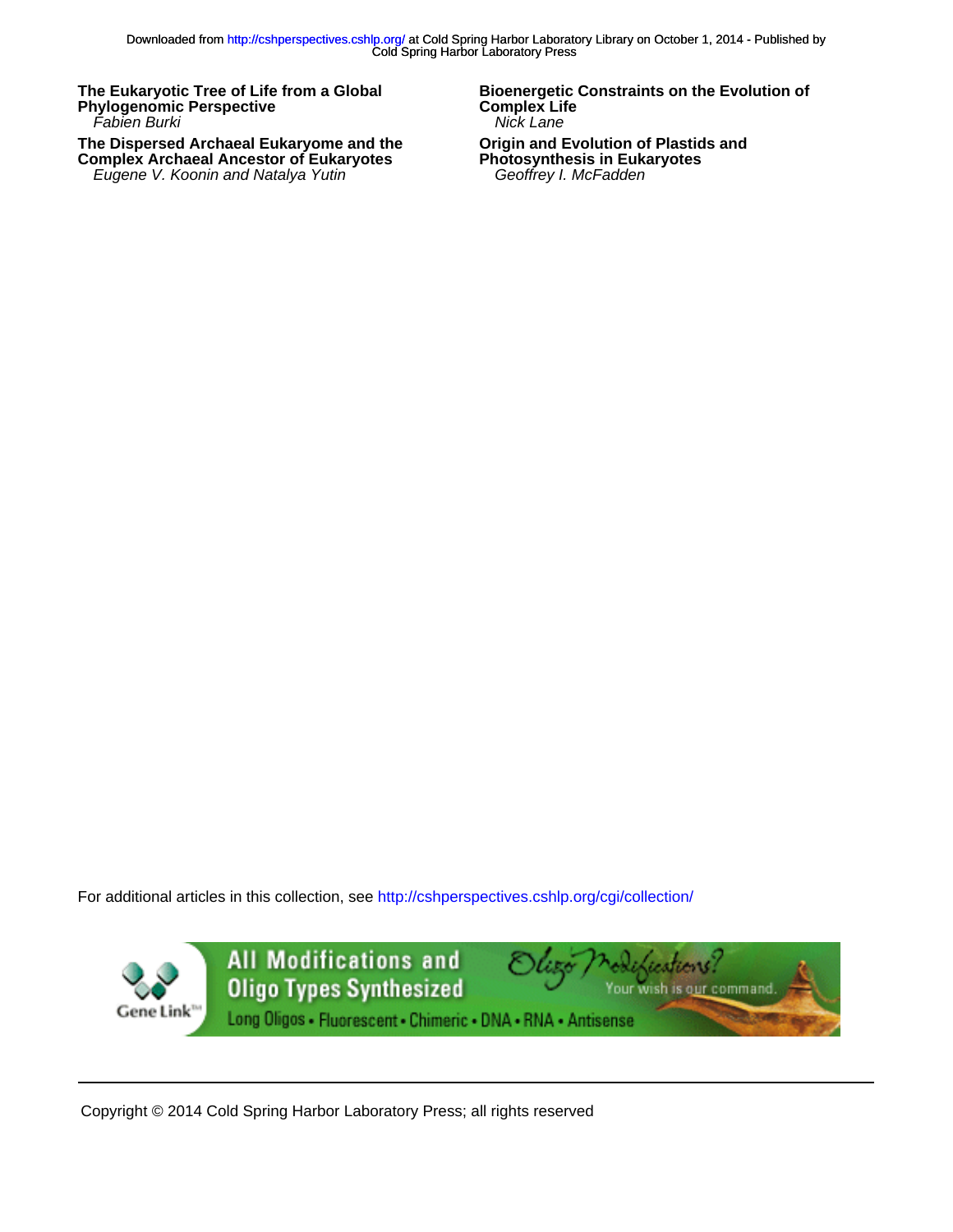# Missing Pieces of an Ancient Puzzle: Evolution of the Eukaryotic Membrane-Trafficking System

# Alexander Schlacht<sup>1</sup>, Emily K. Herman<sup>1</sup>, Mary J. Klute<sup>1</sup>, Mark C. Field<sup>2</sup>, and Joel B. Dacks<sup>1</sup>

<sup>1</sup>Department of Cell Biology, Faculty of Medicine and Dentistry, University of Alberta, Edmonton, Alberta T6G 2H7, Canada

<sup>2</sup>Division of Biological Chemistry and Drug Discovery, University of Dundee, Dundee, Scotland DD1 5EH, United Kingdom

Correspondence: dacks@ualberta.ca

The membrane-trafficking system underpins cellular trafficking of material in eukaryotes and its evolution would have been a watershed in eukaryogenesis. Evolutionary cell biological studies have been unraveling the history of proteins responsible for vesicle transport and organelle identity revealing both highly conserved components and lineage-specific innovations. Recently, endomembrane components with a broad, but patchy, distribution have been observed as well, pieces that are missing from our cell biological and evolutionary models of membrane trafficking. These data together allow for new insights into the history and forces that shape the evolution of this critical cell biological system.

major feature of eukaryotic cells is subcompartmentalization. Specific components are concentrated within restricted regions of the cell, necessitating the presence of one or more targeting mechanisms. The eukaryotic membrane-trafficking system facilitates intracellular transport of proteins and lipids between organelles and further acts to build the interface between the cell and external environment. This system touches, at some level, virtually every cellular compartment and component; its proper function is crucial for modern eukaryotes.

The establishment of the membrane-trafficking system represented a tremendous milestone in the restructuring that took place during the transition from the prokaryotic to eukaryotic cellular configuration. As it does today, a membrane-trafficking system would have enhanced the ability of even the earliest eukaryotes to remodel their cell surface, export proteins to modify their external environment by exocytosis, as well as acquire nutrients by endocytosis. Subcompartmentalization of the cell and the ability to direct material to specific compartments would have allowed for intracellular specializations, for example, the sequestration of metabolic processes. Membrane trafficking also likely served to integrate fledgling endosymbioticinteractions (Flinner et al. 2013;Wideman et al. 2013), regardless of the precise timing of the mitochondrial endosymbiotic event with respect to the evolution of endogenously derived organelles (Martin and Muller 1998; Cavalier-Smith 2002; Martin and Koonin 2006; Forterre 2011). Finally, trafficking could have also facilitated a size increase for the proto-eukaryotic

Editors: Patrick J. Keeling and Eugene V. Koonin

Additional Perspectives on The Origin and Evolution of Eukaryotes available at www.cshperspectives.org

Copyright @ 2014 Cold Spring Harbor Laboratory Press; all rights reserved; doi: 10.1101/cshperspect.a016048 Cite this article as Cold Spring Harb Perspect Biol 2014;6:a016048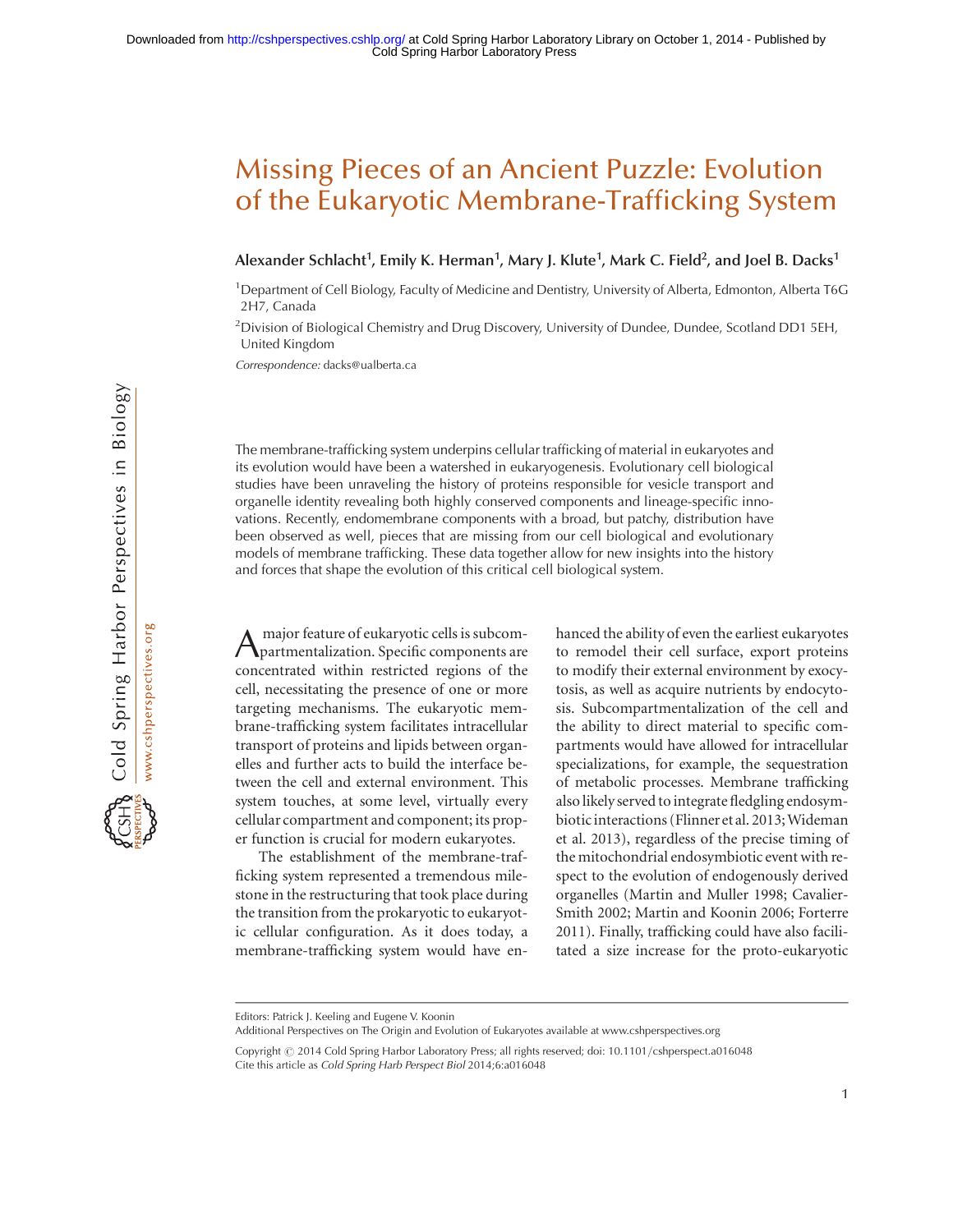#### Cold Spring Harbor Laboratory Press Downloaded from<http://cshperspectives.cshlp.org/>at Cold Spring Harbor Laboratory Library on October 1, 2014 - Published by

#### A. Schlacht et al.

organisms and enabled their colonization of novel ecological niches; for example, phagocytosis is a critical function that would have been made possible by this change in morphology.

In the textbook definition (e.g., Alberts 2002), the membrane-trafficking system consists of the endoplasmic reticulum, the Golgi body, trans-Golgi network (TGN), various types of endolysosomal organelles (early, recycling, and late endosomes and lysosomes/vacuoles), as well as the plasma membrane (Fig. 1A). However, recent work has uncovered greater integration between these classical membrane-trafficking compartments and other organelles



Figure 1. Eukaryotic endomembrane organelles and evolution. (A) A eukaryotic cell depicting the major endomembrane organelles and trafficking pathways (denoted by arrows). Figure created from data in Wideman et al. (2013). (B) Depiction of specificity machinery encoded by multiple components of the vesicle formation and fusion machinery. For diagrammatic simplicity only the Coats, Rabs, and SNAREs are shown. (C) The organelle paralogy hypothesis for the evolution of novel endomembrane organelles by duplication and coevolution of identity-encoding genes.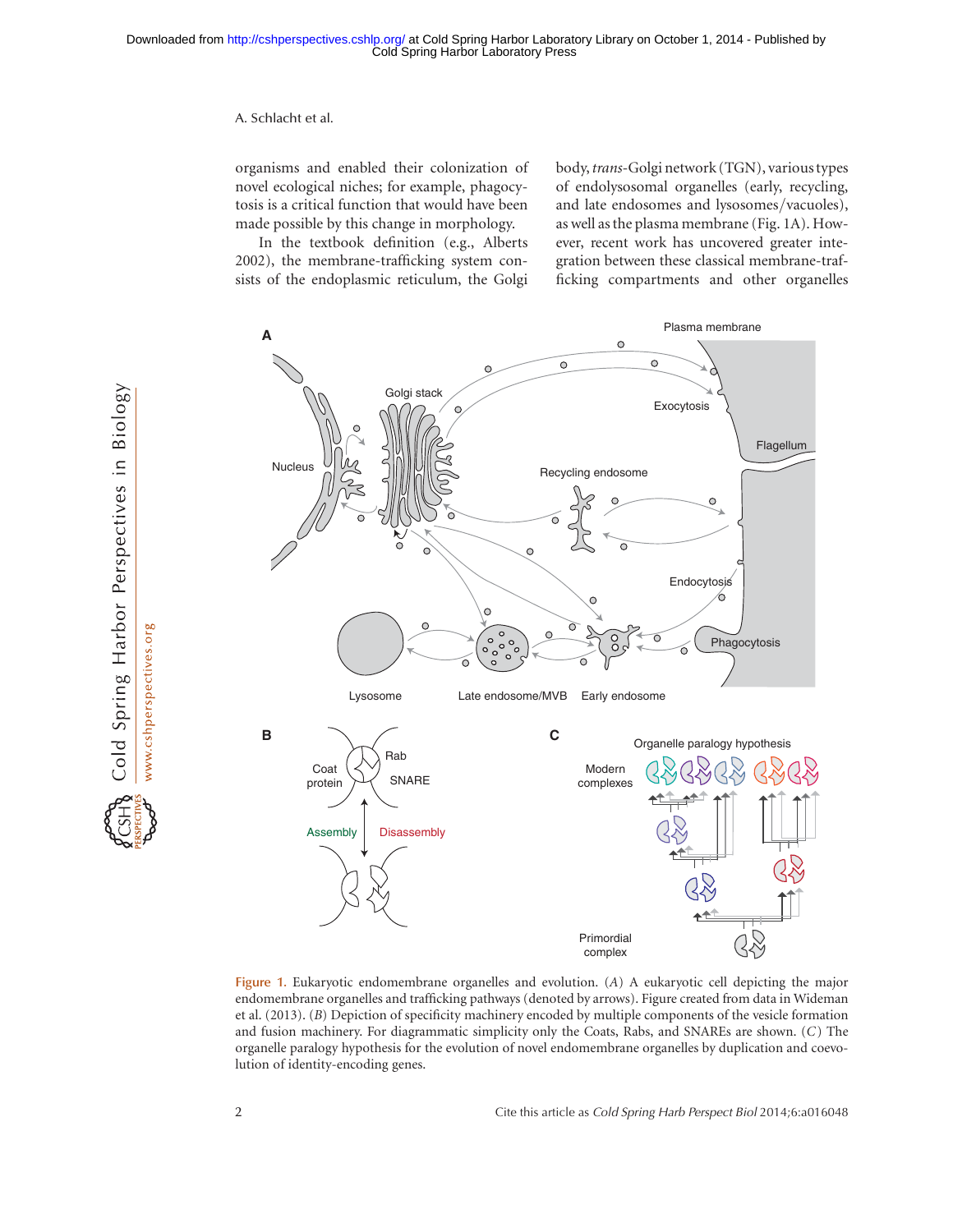including the nucleus (Dokudovskaya et al. 2009), peroxisomes (Agrawal and Subramani 2013), and even the endosymbiotic organelles, particularly the mitochondria (Braschi et al. 2010; Michel and Kornmann 2012; Sandoval and Simmen 2012). Although the molecular details of the latter are still being unearthed, much insight has been gained into the processes of transport between membrane-trafficking organelles by vesicle formation and the subsequent delivery and fusion of the transport vesicle with a target organelle.

The core molecular machinery for transport between endomembrane organelles consists of proteins and lipids that must, in a combinatorial manner, encode the information required for transport specificity (Cai et al. 2007). The generally accepted model for packaging of material into vesicles at a given organelle involves GTPases of the Arf/Sar family, along with a number of activating and effector proteins (Bonifacino and Glick 2004). Further to this is a requirement for cargo selection, membrane deformation, and scission involving one or more coat protein complexes (COPI, COPII, clathrin/ adaptins, ESCRTs, retromer) to generate the transport carriers. Delivery of the carrier initially involves a tethering step involving Rab GTPases, and their modulating GTPase-activating proteins (GAPs) and guanine nucleotide exchange factors, as well as multisubunit tethering complexes (MTCs). The final fusion between the transport carrier and target organelle involves additional protein families such as SNAREs and SM proteins (Bonifacino and Glick 2004). Increasingly, the lines between these various sets of machineries have been blurring, with complexes being identified composed of a mixture of proteins initially identified as involved in either vesicle formation or fusion (e.g., Miller et al. 2007; Pryor et al. 2008). To add a level of complexity, many of the aforementioned proteins are, in fact, protein families in which each paralog performs the same mechanistic role, but at defined organelles or transport pathways within the cell (Bonifacino and Glick 2004). With the number of individual components involved in the membrane-trafficking process, the interconnectivity between the machineries and

organelles, and with the diversity of eukaryotic organisms possessing membrane-trafficking machinery, understanding the processes of transport specificity and organelle identity benefits from a more holistic view.

Evolutionary cell biology, one aspect of which is the application of comparative molecular evolutionary analysis to cell biology (Brodsky et al. 2012), is particularly valuable in addressing such sweeping questions. Using a toolkit comprising comparative genomics, molecular phylogenetics, and, more recently, mathematical modeling, it has been possible to reconstruct the characteristics and complements of the membrane-trafficking machinery in early eukaryotic ancestors. Importantly, it has been possible to validate some of these in silico predictions of function and behavior of protein components through molecular cell biological characterization in model eukaryotes beyond mammals and yeast. This provides increased confidence in predictions of ancient membrane-trafficking systems, rather than being solely reliant on deduced histories of protein families. Furthermore, by considering the evolutionary histories of trafficking components as an integrated set or cohort, it has been possible to begin deriving mechanistic models of how nonendosymbiotic organelles may evolve. Interestingly, as surveys have advanced in scope, some unexpected patterns of conservation have begun to emerge in the machinery of membrane trafficking that have shed light on the evolution of the system, but also raised questions as to the processes that have shaped it.

# A SOPHISTICATED ANCIENT MEMBRANE-TRAFFICKING MACHINERY AND AN EVOLUTIONARY MECHANISM OF NONENDOSYMBIOTIC ORGANELLE EVOLUTION

The availability of genome sequences from diverse eukaryotic organisms, and the tools to sensitively identify genes common between genomes, have allowed evolutionary investigations into the history of the membrane-trafficking system back to more than two billion years ago. The most tractable point of reconstruction

Cite this article as Cold Spring Harb Perspect Biol 2014;6:a016048 3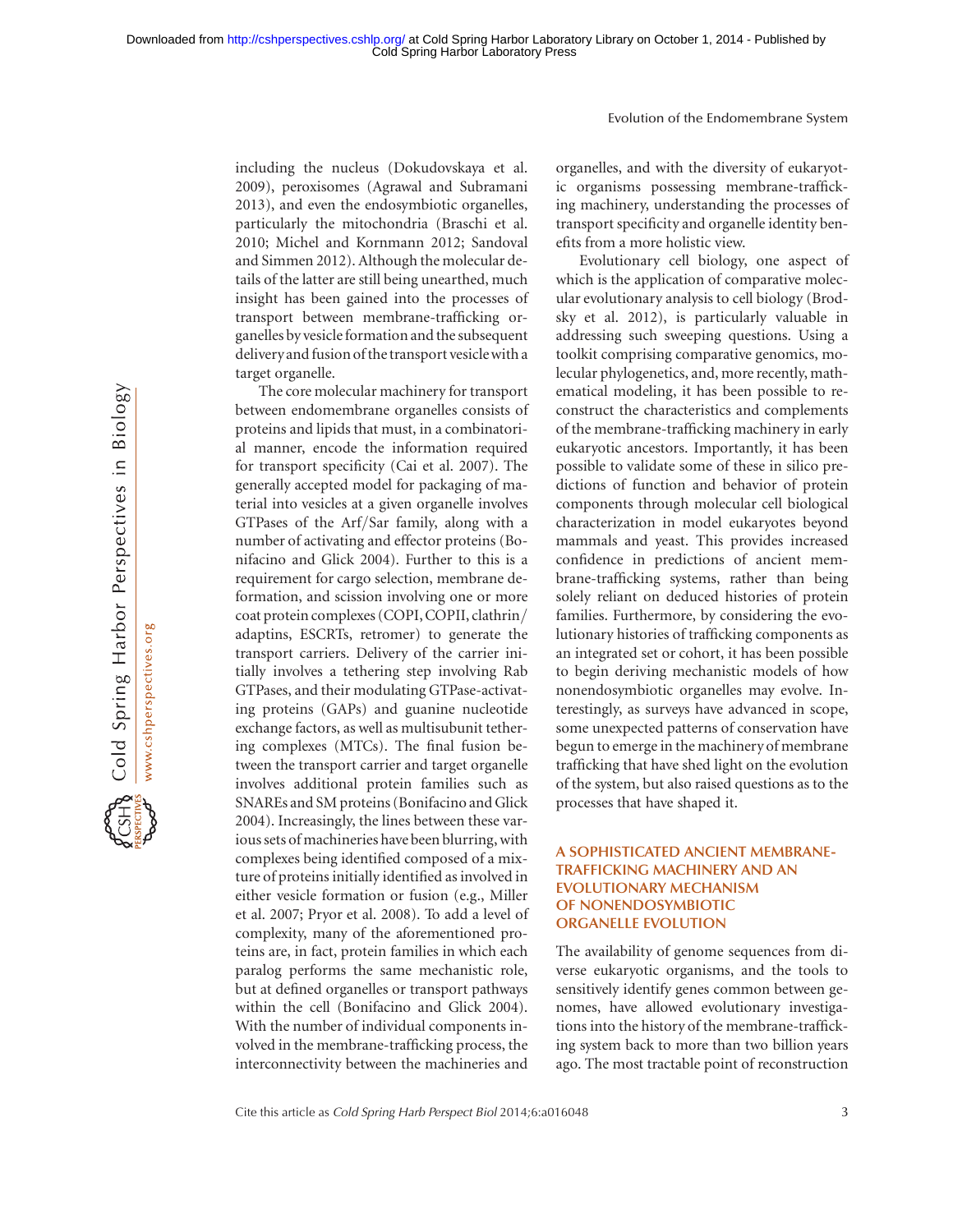is the theoretical ancestor of extant eukaryotes, the last eukaryotic common ancestor (LECA). Broadbrush surveys of membrane-trafficking machinery, at the level of the major protein families (Dacks and Doolittle 2001; Dacks and Field 2004), showed that essentially all of the major players, as defined in mammals and yeast, are likely common to most eukaryotes and thus predicted to be present in their ancestor. More specific investigations into entire trafficking pathways or specific sets of machineries (e.g., Koumandou et al. 2013) also showed the presence of near complete complements for many of these systems, as defined in animals and fungi, in the LECA. For example, the major coat proteins (COPI, COPII, clathrin, adaptins, retromer), Arf GAPs, the small GTPases (Arfs, Sar, Rabs), Syntaxins, EpsinR, and ESCRTs are all found in diverse eukaryotes, indicating once again that the LECA possessed a membranetrafficking system at least as complex as that of most living eukaryotes. Phylogenetic analysis of paralogous protein families such as Syntaxins, Longins, Adaptins, Rabs, Arf GAPs, and TBCs has shown broad conservation of organelle-specific paralogs (Dacks and Doolittle 2002, 2004; Vedovato et al. 2009; Hirst et al. 2011; Elias et al. 2012; Gabernet-Castello et al. 2013) suggesting that these are a part of the plesiomorphic state of eukaryotes, adding depth to the deduced level of reconstructed complexity of a membrane-trafficking system in the LECA.

These analyses also permitted the postulation of a mechanism (Dacks and Field 2007; Dacks et al. 2008) to explain the evolution of nonendosymbiotic organelles, the organelle paralogy hypothesis (OPH). The OPH stems from the observation that organelle identity is the product of combinatorial interaction of the trafficking proteins found at a particular organelle (Fig. 1B) and many of these proteins belong to paralogous families. The OPH proposes that novel autogenous organelles arose as the result of gene duplication and neofunctionalization of the preexisting trafficking machinery (Fig. 1C). The strongest evidence in favor of this mechanism was the observation that, whereas many of the organelle-specific subfamilies of SNAREs, Rabs, and Adaptins had duplicated pre-LECA,

a few of the paralogs associated with endocytic organelles had emerged in lineage-specific fashion independently, but with parallel functions implying a general process for organelle evolution acting on the system (Dacks et al. 2008). Recent computer simulations have confirmed that such a mechanism could indeed produce an organelle-generating mechanism based on purely theoretical calculations of protein –protein interactions and the evolution of specificity within paralogs (Ramadas and Thattai 2013).

The OPH predicts that, because organellespecific paralogs are inferred to track the evolution of organelles, if the order of paralog duplication can be resolved, then this sequence would provide the order of emergence of the organelles as well. Because many of the identity-encoding genes, or the homologous regions within the genes, are themselves relatively short and the number of paralogs is rather high, phylogenetic resolution has been elusive until recently. However, several studies have now provided new data that can serve to test the OPH and construct hypotheses for the evolution of endomembrane organelles. ScrollSaw, a new phylogenetic pipeline for handling these difficult-to-analyze paralogous gene families, was used successfully to reconstruct the presence of up to 23 ancient Rab paralogs in the LECA (Elias et al. 2012). A separate, nearly concurrent, study using distinct methodology (Diekmann et al. 2011) derived similarly large numbers of pre-LECA Rab paralogs. Interestingly, ScrollSaw also resolved around half of the LECA Rab paralogs into two large clades corresponding to broadly endocytic and exocytic functions (Elias et al. 2012) in the case of Rab proteins in which the function has been described for extant organisms. This implies that one of the earliest functional differentiations in the trafficking system was into "in" and "out" pathways, and this may have predated the emergence of many of the individual organelles. Furthermore, a concatenated phylogeny of adaptin subunits resolved an order of paralog emergence suggesting that initial separation of COPI and adaptin subunits may have served to bridge the secretory system with the existing phagocytic system with subsequent emergence of a TGN-like organelle (Hirst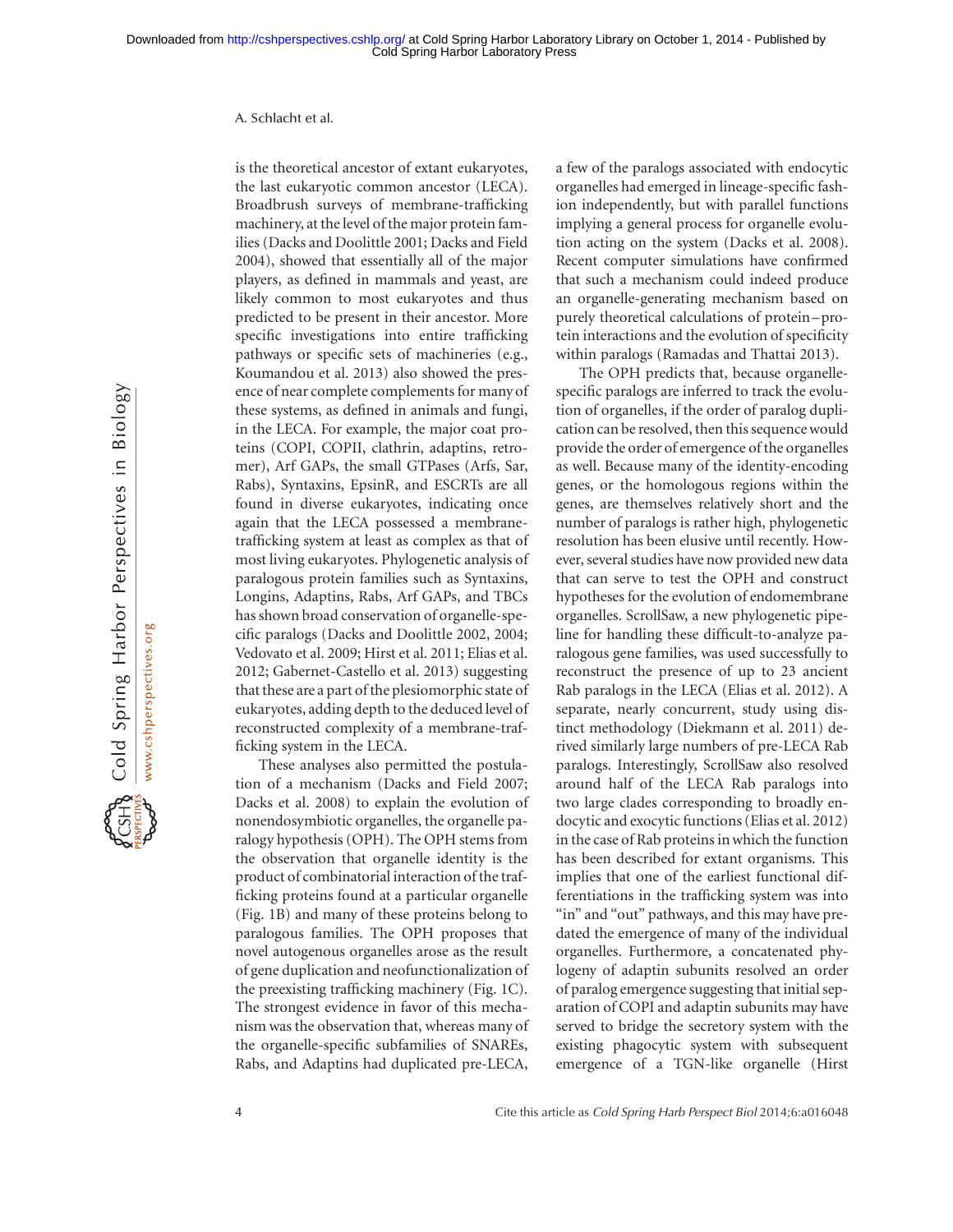et al. 2011). Thus far, the phylogenies are consistent in the predictions they make, an important prediction of the OPH. As additional resolution is obtained for additional membranetrafficking protein families, it will be exciting to see how these data integrate, and thus extend, validate, or refute the predictions made by the OPH.

## PATTERNS AND PROCESSES: CONSERVED AND LINEAGE-SPECIFIC PROTEINS

The phylogenetics of membrane-trafficking proteins gave insight into the possible mechanisms of nonendosymbiotic organelle evolution, and together with the comparative genomic analyses helped to establish the complexity of the reconstructed LECA. From these analyses, the membrane-trafficking machinery seems to fall into three gross categories of conservation: nearly ubiquitous, narrowly restricted, and broadly, but patchily distributed. The first two patterns are naïvely predicted a priori and parsed in a straightforward manner as suggestive of a drive toward complexity. The third pattern is somewhat less obvious and its implications are still not entirely clear.

Perhaps the most expected and easy to interpret of these three classes of protein conservation are those that are completely conserved across eukaryote diversity. Such proteins are found in most, if not all, eukaryotes regardless of habitat or lifestyle and are considered necessary to the basic functions and survival of the organism. Their presence gives us confidence in many aspects of the cell biological models for membrane trafficking, with the presence of core sets of machinery in the diversity of taxa-possessing endomembrane organelles. Also, given their wide distribution and near ubiquity across the diversity of eukaryotes, they are considered to have been present in the LECA simply on the basis of parsimony. This type of conservation was the overwhelming observation at the level of the protein families that initially suggested a sophisticated LECA (Dacks and Doolittle 2001; Dacks and Field 2004). It is seen when investigating many key trafficking complexes (Fig. 2A) such as the late endosome ESCRTs (Leung et al.

2008), and the MTCs (Koumandou et al. 2007; Klinger et al. 2013), as well as much of the membrane deformation machinery, for example, COP and clathrin coat complexes (Dacks and Field 2004; Neumann et al. 2010).

Perhaps even more instructive for understanding the evolutionary forces shaping the membrane-trafficking machinery are the cases of paralogous proteins families that show all three of the observed patterns of conservation. One excellent example is the Arf GAP family of proteins. Arf GAPs are GTPase-activating proteins for the Arf small GTPases and, more recently, have also been shown to act as Arf effectors, that is, transducing information to downstream processes (East and Kahn 2011). Originally, 10 subfamilies had been defined in humans based on the domain architectures and primary structures of the ArfGAP domain (Kahn et al. 2008). More recently, comparative genomic analysis was undertaken to assess whether or not all 10 subfamilies were conserved across euakaryotes (Schlacht et al. 2013). Of the 10 defined subfamilies ArfGAP1, ArfGAP2/3, ACAP, and SMAP were very well conserved. These families are involved in a broad range of trafficking steps, with experimental evidence from animals and yeast that both ArfGAP1 and ArfGAP2/3 are involved in retrograde traffic from the Golgi-to-ER, ACAP is involved in general endocytosis, and SMAP is involved in transport within the endosomal system (e.g., Kahn et al. 2008). A second example returns to the Rab phylogeny discussed earlier. Of the identified 23 rab paralogs likely present in the LECA (Elias et al. 2012), nine (Rab 1, 2, 4, 5, 6, 7, 8, 11, and 18) are highly conserved with only occasional losses. The majority of these (Rab 1, 2, 4, 8, 11, and 18) are involved in exocytosis, whereas the others are involved in endocytosis (Rab 5), intra-Golgi transport (Rab 6), and degradation/phagocytosis (Rab 7) (Stenmark 2009). The conservation of machinery across a breadth of processes, whether paralogous protein families or individual complexes such as the MTCs, is further suggestive of the functional complexity in the trafficking system in the LECA.

The second major pattern of conservation is lineage specificity, that is, genes are found with a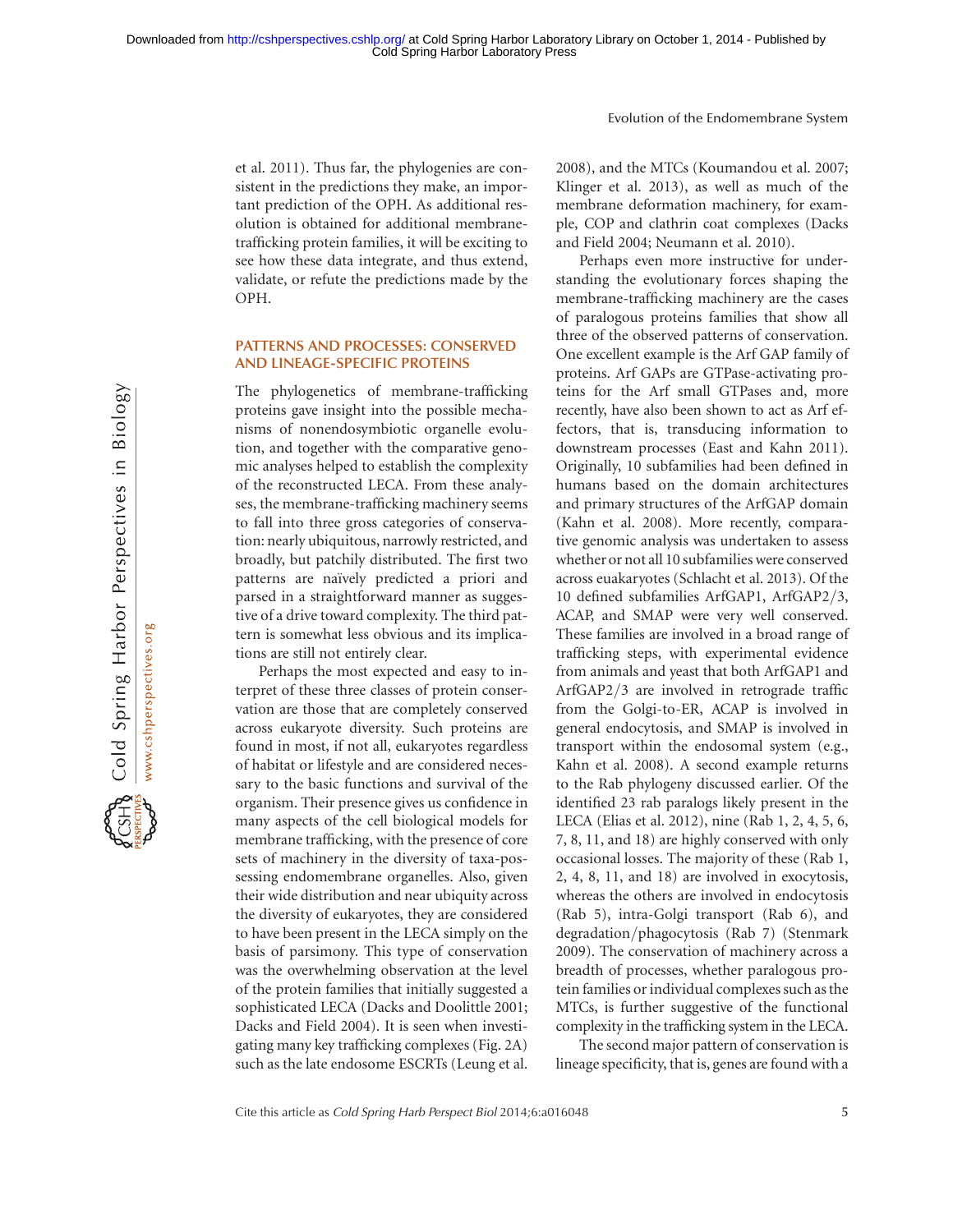A. Schlacht et al.



Figure 2. Examples of membrane-trafficking proteins mapped on a schematic tree of eukaryotes. (A) Examples of pre-LECA and lineage-specific membrane-trafficking proteins mapped on a schematic tree of eukaryotes. Relationships are based on the sum of molecular and morphological evidence (e.g., Walker et al. 2011; Adl et al. 2012; Burki et al. 2012). (B) The patterns of loss deduced under a hypothesis of ancient origin for six membranetrafficking proteins. Distribution data based on Herman et al. (2011) for Tom1-esc, Koumandou et al. (2011) for DSCR3, Hirst et al. (2011) for AP-5, Schlacht et al. (2013) for AGAP, Gabernet-Castello et al. (2013) for TBC-Root A, and Elias et al. (2012) for RabTitan.

restricted taxonomic distribution, suggestive of more recent paralogous expansions. Such components are therefore not validly included in generalized models of eukaryotic membranetrafficking and, furthermore, are more recently derived (Fig. 2A). Examples of such gene products identified in the earliest surveys of endomembrane evolution occur for individual

components (caveolin, stonins,GGAs) and novel paralogs of well-conserved proteins families (Boehm and Bonifacino 2001; Field et al. 2007; Kirkham et al. 2008; Diekmann et al. 2011). Two examples from the Arf GAP are ARAP and GIT, which are only found in the Filozoa (met $azoa + choanoflagellates + Capsaspora owczar$ zaki) (Schlacht et al. 2013). Both are involved in

6 Cite this article as Cold Spring Harb Perspect Biol 2014;6:a016048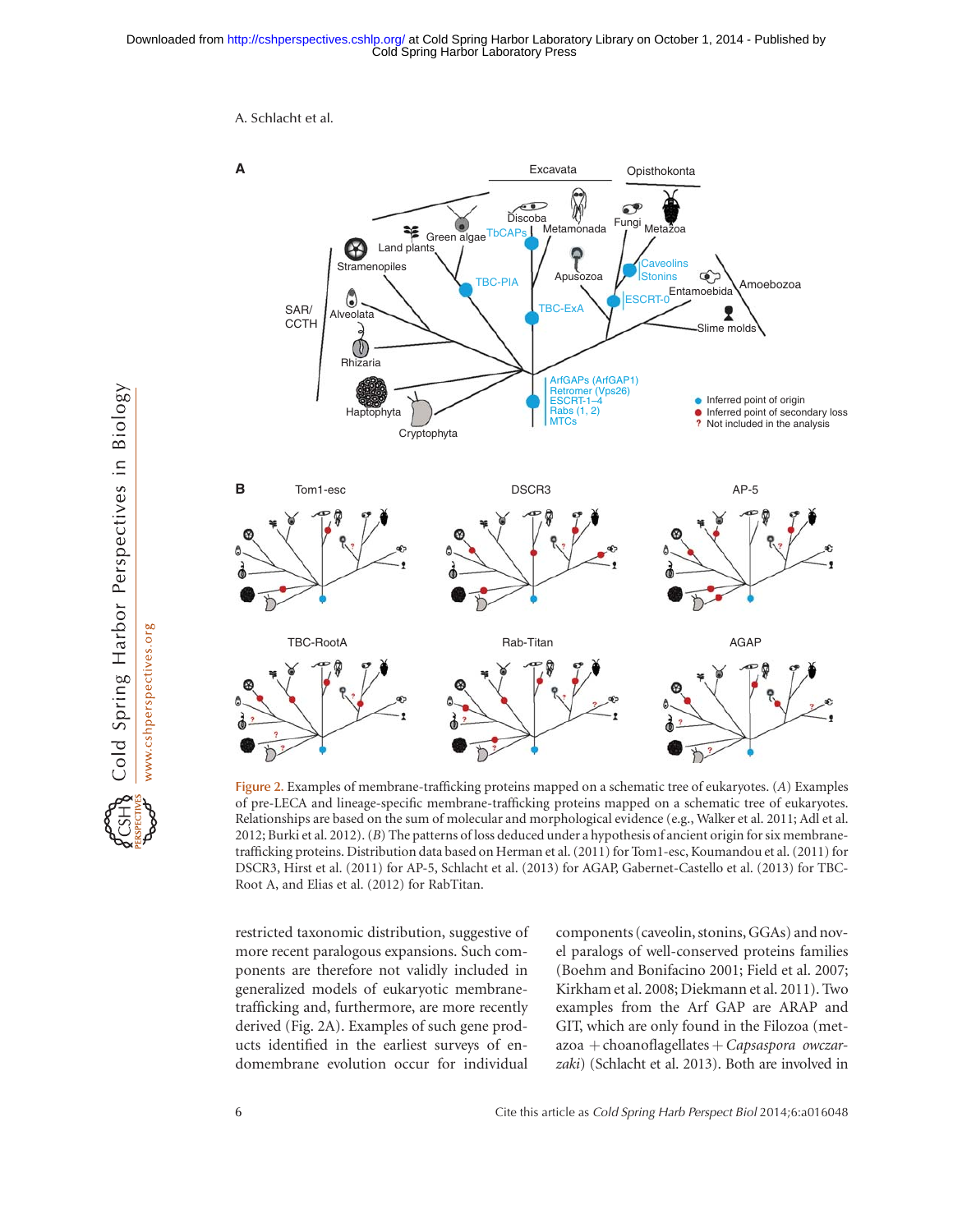cell adhesion through regulation of focal adhesions and cell movement (e.g., Kahn et al. 2008). Although the roles of these proteins in multicelluarity have primarily been studied in animal systems, homologs of these proteins have been identified in nonmetazoan systems. For example, the choanoflagellate Monosiga brevicollis displays the ability to attach to substrates through extracellular matrix proteins that are relatives of adhesive proteins in humans (King et al. 2008), suggesting that substrate adhesion is important to these organisms and possibly predisposes Monosiga and its relatives toward multicellularity.

Much of our understanding of how the membrane-trafficking system functions is derived from work in opisthokont (animal and fungal) model organisms and so there is a seemingly disproportionate wealth of opisthokontspecific machinery to cite. This is essentially a problem of asymmetry. There may be unidentified components in other eukaryotes, but because evolutionary studies have been biased toward searching for the functionally characterized opisthokont machinery, nonopisthokont machinery is viewed as undetected, missing pieces. Improved methodology and recognition of the bias is allowing headway. Earlier phylogenetic analyses allowed for the identification of the independent duplications giving rise to the beta subunits of adaptins 1 and 2 in plants and kinetoplastids (Dacks et al. 2008), whereas the many expansions of Rabs in vascular plants are well established (Rutherford and Moore 2002). Furthermore, the ScrollSaw methodology (Elias et al. 2012) allows the identification of paralogs absent from opisthokonts, either ancient but lost in our line, or lineage specific. Examples here (Fig. 2A) include the Rab GAP TBC-ExA in excavates, TBC-PlA and TBC-PlB in plants, and many additional lineage-specific Rab paralogs (Elias et al. 2012; Gabernet-Castello et al. 2013). Moreover, as molecular cell biological investigations in nonopisthokont models become more sophisticated and depart from the simple validation of opisthokont models, exciting examples are being found in the other supergroups as well. For example, trypanosomes are pathogens of the supergroup Excavata and

responsible for a variety of diseases including African sleeping sickness and Chagas' disease (Barrett and Croft 2012). To maintain infection, trypanosomes constantly recycle surface antigens to evade the host immune system (Allen et al. 2003). They, therefore, depend greatly on endocytosis so much so that its inhibition is lethal. Multiple adaptations have now been reported for the trypanosome endocytic system, including loss of the AP-2 complex (Manna et al. 2013) and presence of apparently trypanosome-specific proteins that associate with clathrin and regulate the budding of clathrin-coated pits from the plasma membrane (Adung'a et al. 2013). Although the function of these novel factors is not yet well characterized, this finding raises the possibility of new aspects of endocytic regulation that are not found in other eukaryotes.

Both the highly conserved and lineage-specific proteins are important for what they tell us functionally and evolutionarily. They provide context for what machinery, which has been defined in the well-characterized model systems, can be generalized to the cell biological process in all eukaryotes. Finding many of the known protein families in other eukaryotes suggests to us that many of the basic cell biological features present in animals and fungi are likely present in other organisms. Moreover, and perhaps paradoxically, these similarities can provide a platform from which we can begin to study differences between organisms to understand how natural selection affects different organisms. For proteins with a restricted distribution, the opposite is true; because these proteins are not found everywhere, they are immensely informative of the cell biology of the organisms in question and show us how they diverge from the general model.

# PATTERNS AND PROCESS: PATCHY **PROTEINS**

More recently, a third intermediate pattern of taxonomic conservation in membrane-trafficking proteins has been reported. A hybrid of the two classes described above, these are proteins with broad retention across eukaryotes, but

Cite this article as Cold Spring Harb Perspect Biol 2014;6:a016048 7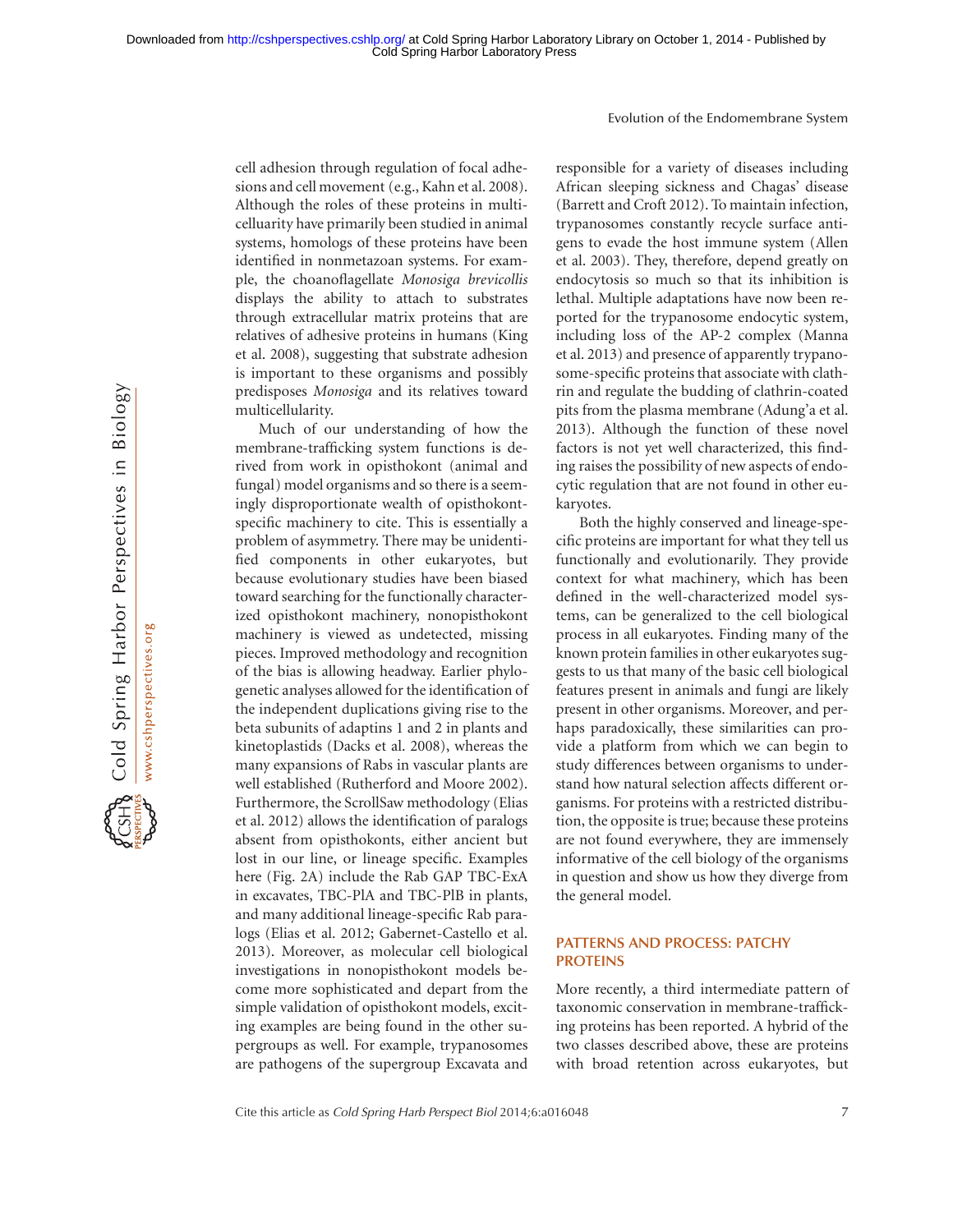which are present in only a limited number of extant taxa, resulting in a "patchy" distribution. Even more significant, in some cases, these are proteins that are lost from animals and fungi and therefore at risk of omission from general models of cellular function.

Unlike the fundamental importance of highly conserved proteins or the novelty encoded by lineage-specific expansions, patchy proteins represent more of a challenge to understand. Initially, this type of distribution could be explained by sampling error or as an anomaly. However, there is now a sufficient weight of examples that this distribution needs to be considered more seriously. One example lies within the ESCRT endosomal system responsible for internal budding of vesicles within the multivesicular body (Henne et al. 2011). Subcomplexes I-IV are well conserved, whereas the ESCRT-0 subcomplex is restricted to opisthokonts (Leung et al. 2008; Herman et al. 2011). Intriguingly, a separate protein Tom1-esc has been suggested as serving some overlapping functions, binding ubiquitin, and interacting with components of the ESCRT-I subcomplex (Puertollano 2005; Blanc et al. 2009). Although not present in all taxa (Herman et al. 2011), Tom1-esc has much broader distribution than ESCRT-0 (Fig. 2B). Still within the endosomal system, DSCR3 is a second duplicate of the retromer subunit Vps26 (Hu et al. 2006). Although the retromer complex is involved in recycling of vacuolar receptors from the early endosome back to the TGN (Seaman 2012), the function of DSCR3 is unclear beyond an association with Down's syndrome. Vps26 is a highly conserved protein, whereas DSCR3 is found widely, but not frequently (Fig. 2B) (Koumandou et al. 2011).

Examples of proteins with a patchy distribution also occur within large paralogous gene families. Adaptin proteins are cargo regulators in the late secretory and endocytic pathways. Adaptin-1 is highly conserved, whereas adaptins 2 to 5 show decreasing frequency (Hirst et al. 2011), with the newly discovered AP-5 complex, involved in trafficking from the late to the early endosome, being the least frequent (Fig. 2B). In the ARF GAP family, AGAP, which functions

with AP-1 and AP-3 within the endocytic system (Nie et al. 2005), is found in at least three supergroups (Kahn et al. 2008; Schlacht et al. 2013), but apparently has been lost from some archaeplastids, stramenopiles, metamonads, and apusomonads (Fig. 2B). Additional examples include members of the Rab GTPase GAPs, the TBC family. Similar to AGAP, many of the TBC subfamilies (i.e., TBC-F through TBC-N) are found in multiple supergroups, but also seem to be absent from the majority of taxa (Elias et al. 2012; Gabernet-Castello et al. 2013). More strikingly, there are Rab GAPs and Rab GTPases, for example, TBC-RootA and RabTitan, respectively (Fig. 2B), that are present in multiple lineages but absent from humans and presumably possess roles in other eukaryotes, but are lost from our biology. There is frequently no functional data available for many of these paralogs and it will be intriguing to see whether these proteins have novel functionality that does not exist in their human counterparts or are in some manner redundant or convergent with other cellular factors.

## COMPLEXITY OR THE APPEARANCE THEREOF?

The overall interpretation of the data from comparative genomics of intracellular transport, as well as other systems (Koumandou et al. 2013), is of high complexity in the LECAwith losses in some lineages and continued expansion in others. Following this interpretation, on diversification, the complex cell biology of the LECAwas either retained or trimmed back to a core depending on drift or selection for various niches. Complexity may have also been replenished in many cases by lineage-specific expansions. An implication is that the LECAwas more complex than some prominent modern eukaryotes, and that the "patchy" proteins are remnants, essentially echoes resonating down the ages.

The pattern of patchy proteins is further consistent with the idea that the individual components of a complex assemblage may not be selective, but that complexity itself may be (Lukes et al. 2011). Conventionally the cost of retaining a specific system, or of elaborating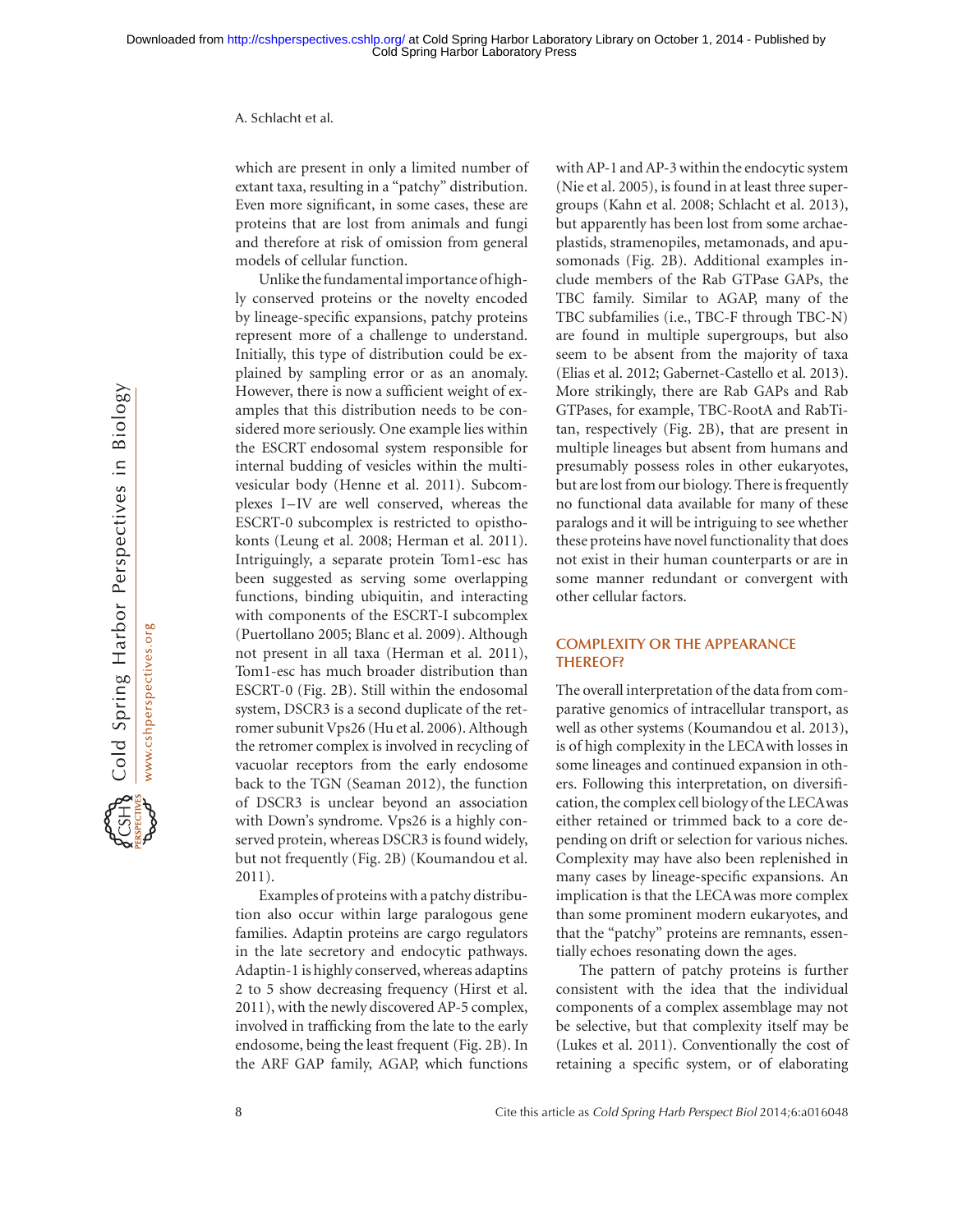Cold Spring Harbor Perspectives in Biology www.cshperspectives.org one, is used as an argument to support secondary loss, essentially a "use it or lose it" mantra in which energetic cost is the major driver. However, under weakly selective environments, it may be favorable to retain redundant machinery, thus reducing the impact of mutations disrupting a complicated system. Under these circumstances, the predicted outcome is a system with complexity and redundancy, but that gets trimmed back and newly expanded by birth and death processes in the machinery, that is, the overall pattern of conservation that is observed with membrane-trafficking machinery, both at the broad-scale or with in-depth analyses of specific components (e.g., Koumandou et al. 2013) and more narrow taxonomic breadth (Pereira-Leal 2008). Further, as Lynch has shown (Lynch 2007; Sung et al. 2012), neutral changes can rapidly become fixed in small populations and many organisms, for example, parasites, experience frequent and extreme bottlenecks so that losses or retention may arise more from stochastic processes rather than true selection. Of course, natural selection still exerts an influence on the resultant genotype.

Nonetheless, a second interpretation for the observed pattern of patchily conserved proteins would be horizontal gene transfer (HGT) between modern eukaryotes, implying that the LECA was actually much less complex than commonly reconstructed. This latter interpretation is generally not embraced by the field, but the arguments in favor of one interpretation or the other have never been formally rallied. To do so, we can ask what aspects of the evidence are consistent with a complex LECAversus a simple LECAwith HGT, and what predictions might be made by each hypothesis.

First, it is useful to recall that it is not just reconstructions of membrane transport that predict a complex LECA, but also metabolic processes and the cytoskeleton, as well as interactions and integration with the mitochondrion (e.g., Koumandou et al. 2013). Second, many of the cohorts of membrane-trafficking proteins show a spectrum of conservation from highly retained to patchily distributed, even within the same protein family. These paralogs perform the same task, sometimes redundantly with one another. The adaptin family is perhaps the best example (Fig. 2) with AP-1 never being lost and AP-5, which is infrequently found (Hirst et al. 2011). Although it is possible to invoke HGT to explain the distribution of patchy proteins, this becomes unwieldy as a hypothesis when you also consider highly conserved paralogs. Third, the pattern of organisms possessing patchily distributed proteins is incongruent with other proposed examples of HGTobserved in eukaryotes. Many examples of HGTwithin eukaryotes enable novel metabolic functions and are found in organisms that have moved to a specific new niche, whether pathogenesis, anaerobiasis, or photosynthesis (Andersson 2009). In contrast, the membrane-trafficking proteins with a patchy distribution tend to be absent from parasites or obligate phototrophs, but present in free-living heterotrophic generalist taxa (Fig. 2). Although the latter lineages might be expected to also have high levels of HGT caused by phagocytosis (Doolittle 1998; Archibald et al. 2003; Andersson 2009), the patchy proteins of interest are also frequently found in multicellular lineages such as higher plants and animals, which tend to have very low levels of HGT. These distributions are far more consistent with a complex ancestor and a configuration that is retained if the cell faces complex and changing environments, but is pared down in cases of specialization. Again, the population size here may be significant as, once more, the specializations are associated with parasitism and bottlenecks whereas other examples are of lineages that exist in the environment and, hence, have a very large effective population size (Lynch 2007; Sung et al. 2012).

A hypothesis directly stemming from the final point predicts that if a model of ancient complexity, but with subsequent sculpting, is accurate, then as we improve sampling generalist, free-living, eukaryote genomes, we should encounter a larger set of cellular machinery and importantly increased retention of the patchy protein complement. As the first nonparasitic excavate, the Naegleria genome provided a powerful initial example (Fritz-Laylin et al. 2010; Koonin 2010). However, the best example thus far (Fig. 3) has been the membrane-trafficking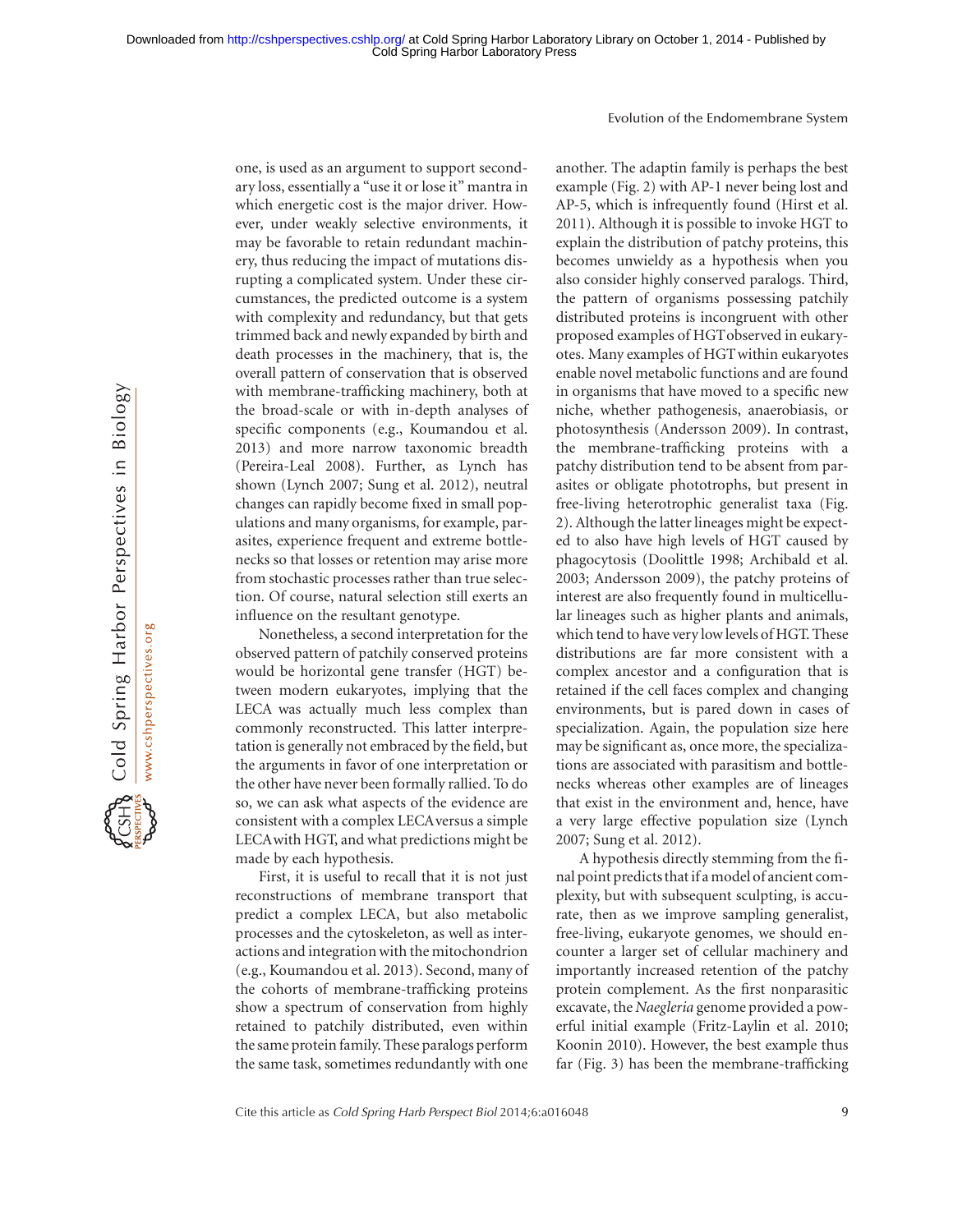

Figure 3. Encoded membrane-trafficking machinery in B. natans and G. theta genomes (This figure is based on data from Curtis et al. 2012 and Klinger et al. 2013.)

machinery encoded in the genomes of two algal species, the rhizarian Bigelowiella natans and cryptophyte Guillardia theta (Curtis et al. 2012). Both organisms are free-living marine algae, performing photosynthesis using their unique secondary endosymbiotic organelles that retain the nuclear genome of the red or green algal endosymbiont, in addition to the plastid genome itself. Importantly, however, at least B. natans also ingests prey as a heterotroph and so has a complex lifestyle and exists within to a changeable environment. G. theta possesses

10 Cite this article as Cold Spring Harb Perspect Biol 2014;6:a016048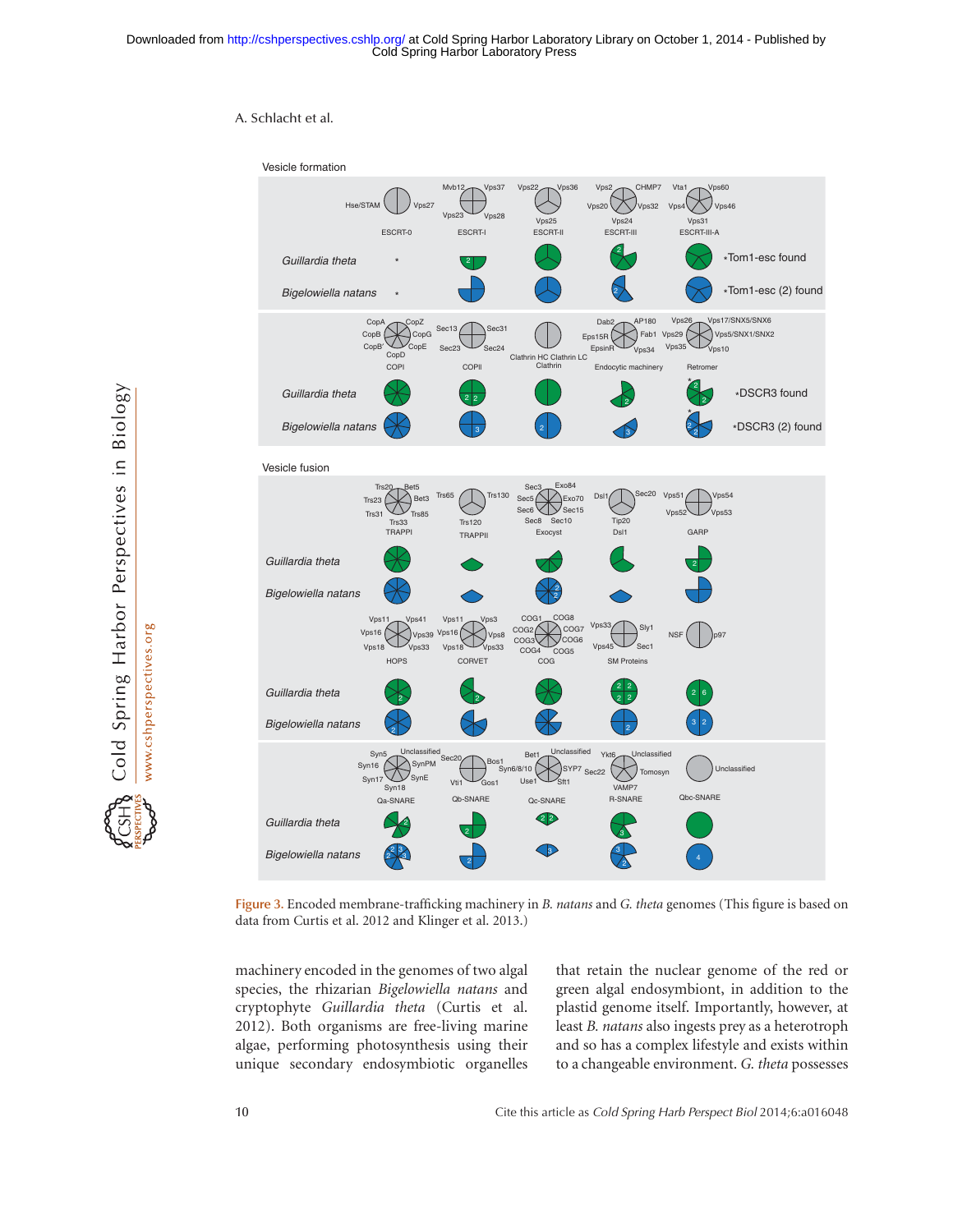Cold Spring Harbor Perspectives in Biology www.cshperspectives.org a cytostome-like feature ("gullet") also consistent with a capacity for heterotrophy (Lee et al. 2002). Analysis of the B. natans and G. theta membrane-trafficking complements (Fig. 3) confirmed the presence of the major families involved in vesicle formation and fusion deduced as present in the LECA. In contrast to many other microbial eukaryotic genomes in which significant reductions, for example, Giardia, Cyanydioschyzon or expansions, for example, Trichomonas, of membrane-trafficking machinery have been observed (Matsuzaki et al. 2004; Carlton et al. 2007; Morrison et al. 2007), there was little evidence of modulation of paralog numbers of the "core machinery." Additionally, both B. natans and G. theta encode many of the proteins described above to have patchy distributions, including Tom1-esc, DSCR3, Vps10 (Fig. 3), and for B. natans, AP-5 (Curtis et al. 2012). The presence of nearly all of these membrane-trafficking proteins with a patchy distribution in B. natans and G. theta is consistent with the retained complexity interpretation.

Although none of these arguments definitively exclude HGTas an explanation for a patchy distribution, we offer that it is more likely that we are recovering ancient complexity, with loss and sculpting. Loss therefore may well make a larger contribution to evolution of eukaryotic cells than previous models would imply.

#### **CONCLUSIONS**

In the last decade, molecular evolutionary studies have established a membrane-trafficking protein machinery core that is present in living eukaryotes, and further has deduced a likely quite complex, common ancestor. These studies also lead to a proposed mechanism for how the endomembrane organelles evolved, which is currently being extended and expanded by computational methods and increased taxonomic sampling of organisms for full genome sequencing. Lineage-specific components have also been identified, suggesting ongoing adaptations in the cellular machinery.

More recently, components with a "patchy" distribution have become more commonly observed. These proteins are not only absent from many eukaryotes, but they have been omitted from our understanding of eukaryotic membrane-trafficking evolution and function making them missing pieces of both our cell biological and evolutionary pictures. An obvious question is why this class of proteins was not immediately apparent. In some cases, this can be explained by the machinery examined. Initial evolutionary studies of membrane-trafficking proteins focused on the presence and absence of entire families and then, later on, the most functionally well-studied (and often functionally important) paralogs. These fell into the categories of broadly distributed and retained or more narrowly distributed. As work progressed, more sensitive methods were used to explore the broader scope of all paralogs within protein families, and machinery that was less functionally studied (e.g., Tom1-esc, DSCR3) was included in evolutionary analyses. In other cases, it may be a matter of improved genome sequence availability. What may have initially appeared as lineage-specific machinery because of restricted distribution is revealed as more ancient, as the early obtained genomes of parasitic and strictly autotrophic eukaryotes have been complemented by the genome sequences of free-living generalists.

Generally, proteins with a patchy distribution are often interpreted as having arisen by HGT, and it is certainly possible that some of the "patchy proteins" discussed above may have been transferred between genomes. However, when considered together with patterns of conservation of other membrane-trafficking components, a model of a highly complex LECA cellular system subsequently sculpted by gene loss as the descendant lineages moved to novel ecological niches emerges as a more likely explanation for the majority of examples.

Pairing molecular evolutionary analyses with the rapidly improving capacity for molecular cell biology in nontraditional model organisms results in a powerful toolkit for studying the evolution and basic cell biology of membrane trafficking. With these computational and genomic approaches providing detailed and robust molecular complements, ex-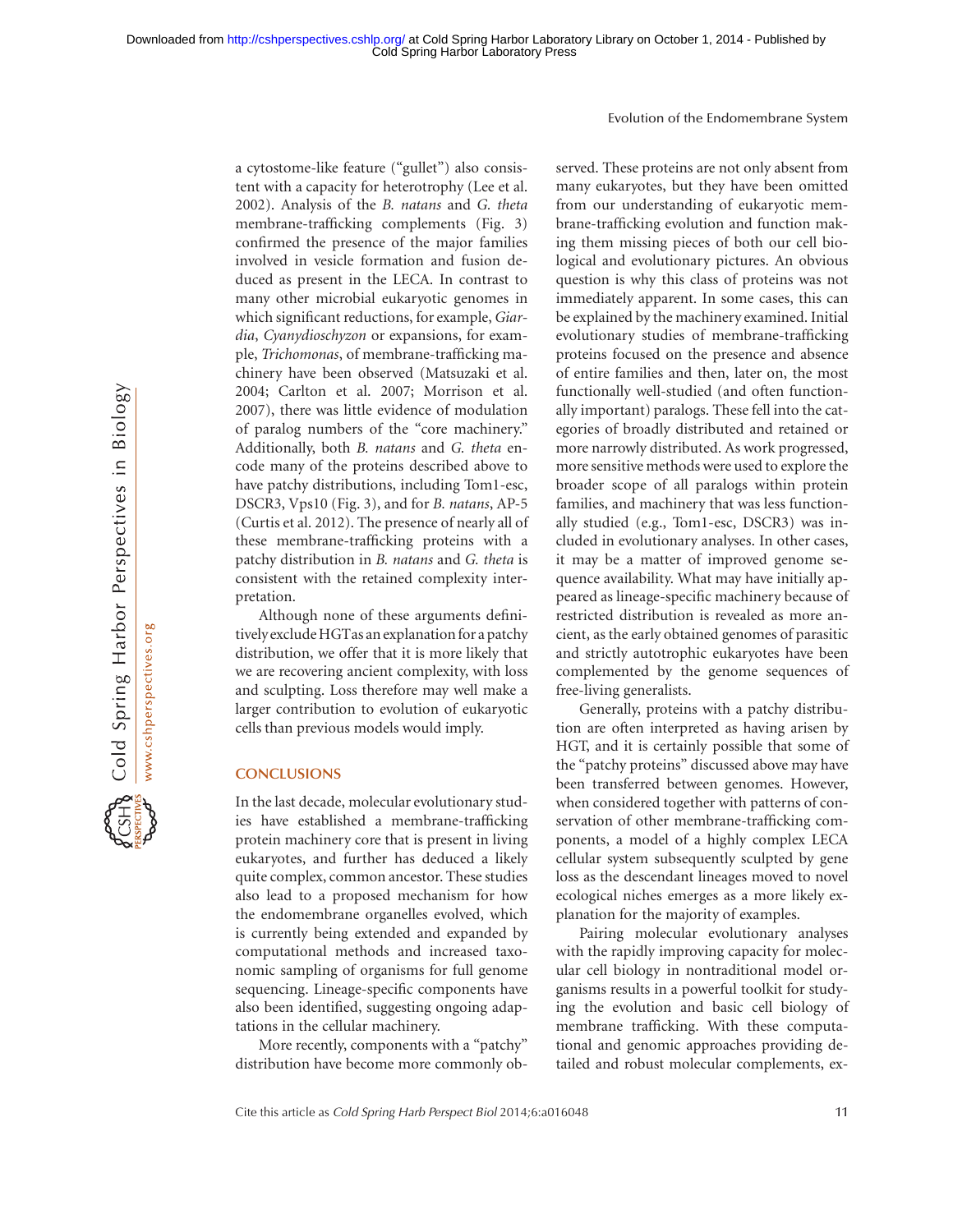perimental characterization in organisms from multiple and taxonomically diverse lineages can test assumptions of functional homology, and establish both the common and unique features of membrane trafficking in organisms of agricultural, environmental, and medical relevance, as well as enable reconstructions of ancient cell biology. This work will be particularly important in the case of patchy proteins that have previously been overlooked because of their absence or sequence divergence in the key opisthokont organisms, or simply ignored because of emphasis on the higher profile membrane-trafficking families. The more detail that we obtain through higher resolution maps of gene distribution and examining the functions of these newly identified trafficking components, the closer we can come to appreciating both ancient cellular forms and the forces that have shaped the diversity of living eukaryotes.

#### ACKNOWLEDGMENTS

Work is supported, and gratefully acknowledged, in the authors' laboratories by the following agencies: Alberta Innovates Technology Futures (New Faculty Award to J.B.D.) and the Wellcome Trust (082813 to M.C.F.), and the Medical Research Council (MR/K008749/1 to M.C.F. A.S. is supported by a Natural Sciences and Engineering Research Council of Canada Post Graduate Scholarship, E.K.H. by an Alberta Innovates Health Solutions Fulltime Studentship, and M.J.K. by a Queen Elizabeth II Graduate Scholarship and a Faculty of Medicine and Dentistry and Alberta Health Services (FoMD/ AHS) Recruitment Studentship.

#### REFERENCES

- Adl SM, Simpson AG, Lane CE, Lukeš J, Bass D, Bowser SS, Brown MW, Burki F, Dunthorn M, Hampl V, et al. 2012. The revised classification of eukaryotes. J Eukaryot Microbiol 59: 429–493.
- Adung'a VO, Gadelha C, Field MC. 2013. Proteomic analysis of clathrin interactions in trypanosomes reveals dynamic evolution of endocytosis. Traffic 14: 440–457.
- Agrawal G, Subramani S. 2013. Emerging role of the endoplasmic reticulum in peroxisome biogenesis. Front Physiol 4: 286.
- Alberts B. 2002. Molecular biology of the cell. Garland Science, New York.
- Allen CL, Goulding C, Field MC. 2003. Clathrin-mediated endocytosis is essential in Trypanosoma brucei. EMBO J 22: 4991–5002.
- Andersson JO. 2009. Gene transfer and diversification of microbial eukaryotes. Annu Rev Microbiol 63: 177–193.
- Archibald JM, Rogers MB, Toop M, Ishida K, Keeling PJ. 2003. Lateral gene transfer and the evolution of plastidtargeted proteins in the secondary plastid-containing alga Bigelowiella natans. Proc Natl Acad Sci 100: 7678– 7683.
- Barrett MP, Croft SL. 2012. Management of trypanosomiasis and leishmaniasis. Br Med Bull 104: 175–196.
- Blanc C, Charette SJ, Mattei S, Aubry L, Smith EW, Cosson P, Letourneur F. 2009. Dictyostelium Tom1 participates to an ancestral ESCRT-0 complex. Traffic 10: 161–171.
- Boehm M, Bonifacino JS. 2001. Adaptins: The final recount. Mol Biol Cell 12: 2907–2920.
- Bonifacino JS, Glick BS. 2004. The mechanisms of vesicle budding and fusion. Cell 116: 153-166.
- Braschi E, Goyon V, Zunino R, Mohanty A, Xu L, McBride HM. 2010. Vps35 mediates vesicle transport between the mitochondria and peroxisomes. Curr Biol 20: 1310– 1315.
- Brodsky FM, Thattai M, Mayor S. 2012. Evolutionary cell biology: Lessons from diversity. Nat Cell Biol 14: 651.
- Burki F, Okamoto N, Pombert JF, Keeling PJ. 2012. The evolutionary history of haptophytes and cryptophytes: Phylogenomic evidence for separate origins. Proc Biol Sci 279: 2246–2254.
- Cai H, Reinisch K, Ferro-Novick S. 2007. Coats, tethers, Rabs, and SNAREs work together to mediate the intracellular destination of a transport vesicle. Dev Cell 12:  $671 - 682.$
- Carlton JM, Hirt RP, Silva JC, Delcher AL, Schatz M, Zhao Q, Wortman JR, Bidwell SL, Alsmark UC, Besteiro S, et al. 2007. Draft genome sequence of the sexually transmitted pathogen Trichomonas vaginalis. Science 315: 207–212.
- Cavalier-Smith T. 2002. The phagotrophic origin of eukaryotes and phylogenetic classification of Protozoa. Int J Syst Evol Microbiol 52: 297 –354.
- Curtis BA, Tanifuji G, Burki F, Gruber A, Irimia M, Maruyama S, Arias MC, Ball SG, Gile GH, Hirakawa Y, et al. 2012. Algal genomes reveal evolutionary mosaicism and the fate of nucleomorphs. Nature 492: 59–65.
- Dacks JB, Doolittle WF. 2001. Reconstructing/deconstructing the earliest eukaryotes: How comparative genomics can help. Cell 107: 419–425.
- Dacks JB, Doolittle WF. 2002. Novel syntaxin gene sequences from Giardia, Trypanosoma and algae: Implications for the ancient evolution of the eukaryotic endomembrane system. J Cell Sci 115: 1635–1642.
- Dacks JB, Doolittle WF. 2004. Molecular and phylogenetic characterization of syntaxin genes from parasitic protozoa. Mol Biochem Parasitol 136: 123–136.
- Dacks JB, Field MC. 2004. Eukaryotic cell evolution from a genomic perspective: The endomembrane system. In Organelles, genomes and eukaryote phylogeny: An evolutionary synthesis in the age of genomics (ed. Hirt RP, Horner DS), pp. 309-334. CRC, Boca Raton.

12 Cite this article as Cold Spring Harb Perspect Biol 2014;6:a016048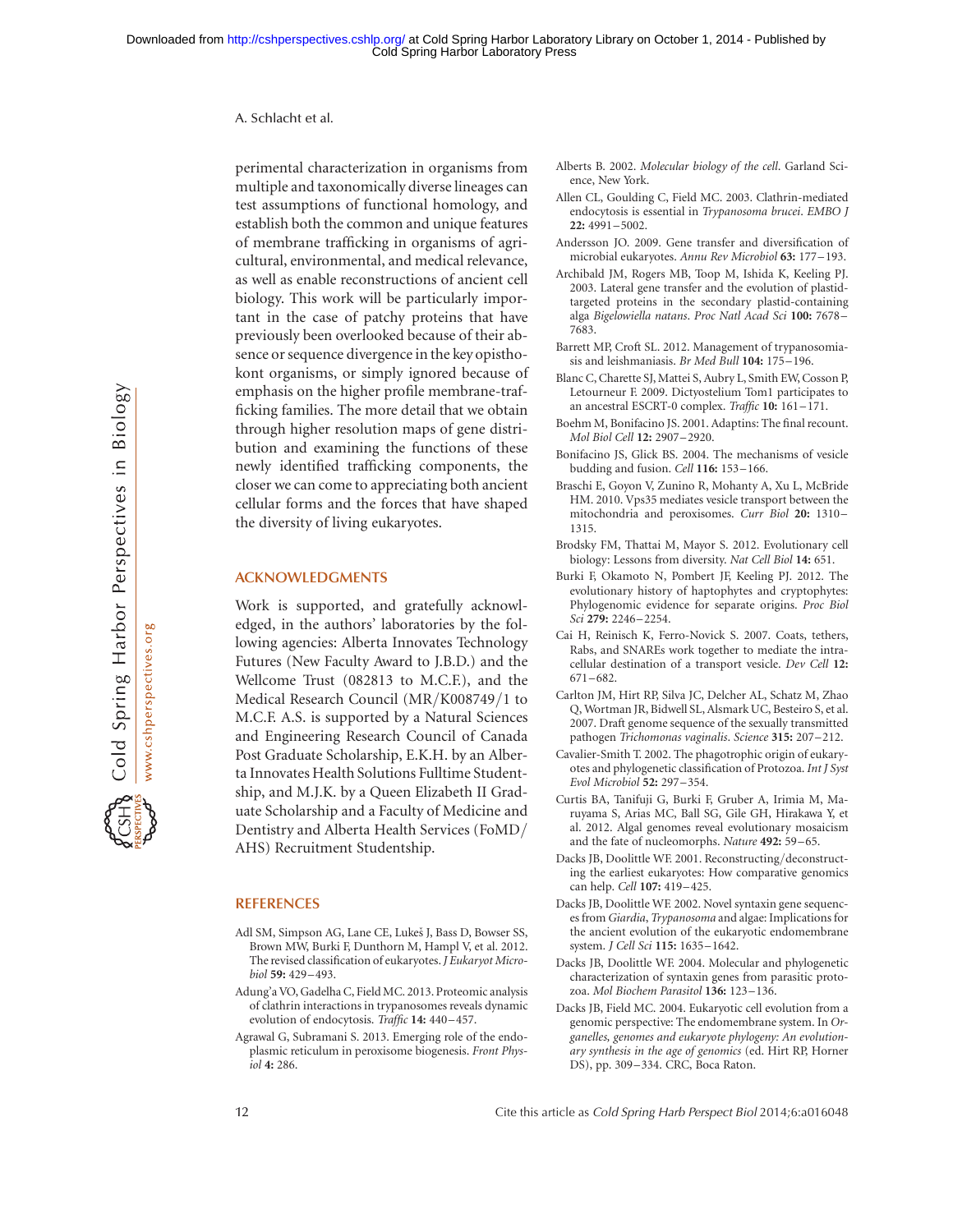- Dacks JB, Field MC. 2007. Evolution of the eukaryotic membrane-trafficking system: Origin, tempo and mode. J Cell Sci 120: 2977–2985.
- Dacks JB, Poon PP, Field MC. 2008. Phylogeny of endocytic components yields insight into the process of nonendosymbiotic organelle evolution. Proc Natl Acad Sci 105: 588–593.
- Diekmann Y, Seixas E, Gouw M, Tavares-Cadete F, Seabra MC, Pereira-Leal JB. 2011. Thousands of rab GTPases for the cell biologist. PLoS Comput Biol 7: e1002217.
- Dokudovskaya S, Waharte F, Schlessinger A, Pieper U, Devos DP, Cristea IM, Williams R, Salamero J, Chait BT, Sali A, et al. 2009. A conserved coatomer-related complex containing Sec13 and Seh1 dynamically associates with the vacuole in Saccharomyces cerevisiae. Mol Cell Proteomics 10: M110 006478.
- Doolittle WF. 1998. You are what you eat: A gene transfer ratchet could account for bacterial genes in eukaryotic nuclear genomes. Trends Genet 14: 307–311.
- East MP, Kahn RA. 2011. Models for the functions of Arf GAPs. Semin Cell Dev Biol 22: 3 –9.
- Elias M, Brighouse A, Gabernet-Castello C, Field MC, Dacks JB. 2012. Sculpting the endomembrane system in deep time: High resolution phylogenetics of Rab GTPases. J Cell Sci 125: 2500–2508.
- Field MC, Gabernet-Castello C, Dacks JB. 2007. Reconstructing the evolution of the endocytic system: Insights from genomics and molecular cell biology. Adv Exp Med Biol 607: 84–96.
- Flinner N, Ellenrieder L, Stiller SB, Becker T, Schleiff E, Mirus O. 2013. Mdm10 is an ancient eukaryotic porin co-occurring with the ERMES complex. Biochim Biophys Acta 1833: 3314–3325.
- Forterre P. 2011. A new fusion hypothesis for the origin of Eukarya: Better than previous ones, but probably also wrong. Res Microbiol 162: 77-91.
- Fritz-Laylin LK, Prochnik SE, Ginger ML, Dacks JB, Carpenter ML, Field MC, Kuo A, Paredez A, Chapman J, Pham J, et al. 2010. The genome of Naegleria gruberi illuminates early eukaryotic versatility. Cell 140: 631– 642.
- Gabernet-Castello C, O'Reilly AJ, Dacks JB, Field MC. 2013. Evolution of Tre-2/Bub2/Cdc16 (TBC) Rab GTPase-activating proteins. Mol Biol Cell 24: 1574–1583.
- Henne WM, Buchkovich NJ, Emr SD. 2011. The ESCRT pathway. Dev Cell 21: 77–91.
- Herman EK, Walker G, van der Giezen M, Dacks JB. 2011. Multivesicular bodies in the enigmatic flagellate Breviata anathema and the evolution of ESCRT 0. J Cell Sci 124: 613–621.
- Hirst J, Barlow LD, Francisco GC, Sahlender DA, Seaman MN, Dacks JB, Robinson MS. 2011. The fifth adaptor protein complex. PLoS Biol 9: e1001170.
- Hu YH, Warnatz HJ, Vanhecke D, Wagner F, Fiebitz A, Thamm S, Kahlem P, Lehrach H, Yaspo ML, Janitz M. 2006. Cell array-based intracellular localization screening reveals novel functional features of human chromosome 21 proteins. BMC Genomics 7: 155.
- Kahn RA, Bruford E, Inoue H, Logsdon JM Jr, Nie Z, Premont RT, Randazzo PA, Satake M, Theibert AB, Zapp ML, et al. 2008. Consensus nomenclature for the human

ArfGAP domain-containing proteins. J Cell Biol 182: 1039–1044.

- King N, Westbrook MJ, Young SL, Kuo A, Abedin M, Chapman J, Fairclough S, Hellsten U, Isogai Y, Letunic I, et al. 2008. The genome of the choanoflagellate Monosiga brevicollis and the origin of metazoans. Nature 451: 783– 788.
- Kirkham M, Nixon SJ, Howes MT, Abi-Rached L, Wakeham DE, Hanzal-Bayer M, Ferguson C, Hill MM, Fernandez-Rojo M, Brown DA, et al. 2008. Evolutionary analysis and molecular dissection of caveola biogenesis. J Cell Sci 121: 2075–2086.
- Klinger CM, Klute MJ, Dacks JB. 2013. Comparative genomic analysis of multi-subunit tethering complexes demonstrates an ancient pan-eukaryotic complement and sculpting in apicomplexa. PLoS ONE 8: e76278.
- Koonin EV. 2010. Preview. The incredible expanding ancestor of eukaryotes. Cell 140: 606-668.
- Koumandou VL, Dacks JB, Coulson RM, Field MC. 2007. Control systems for membrane fusion in the ancestral eukaryote; evolution of tethering complexes and SM proteins. BMC Evol Biol 7: 29.
- Koumandou VL, Klute MJ, Herman EK, Nunez-Miguel R, Dacks JB, Field MC. 2011. Evolutionary reconstruction of the retromer complex and its function in Trypanosoma brucei. J Cell Sci 124: 1496–1509.
- Koumandou VL, Wickstead B, Ginger ML, van der Giezen M, Dacks JB, Field MC. 2013. Molecular paleontology and complexity in the last eukaryotic common ancestor. Crit Rev Biochem Mol Biol 48: 373–396.
- Lee JJ, Leedale GF, Bradbury P. Eds. 2002. The illustrated guide to the protozoa. Society of Protozoologists, Lawrence, KS.
- Leung KF, Dacks JB, Field MC. 2008. Evolution of the multivesicular body ESCRT machinery; retention across the eukaryotic lineage. Traffic 9: 1698-1716.
- Lukes J, Archibald JM, Keeling PJ, Doolittle WF, Gray MW. 2011. How a neutral evolutionary ratchet can build cellular complexity. IUBMB Life 63: 528–537.
- Lynch M. 2007. The frailty of adaptive hypotheses for the origins of organismal complexity. Proc Natl Acad Sci 104: 8597–8604.
- Manna PT, Kelly S, Field MC. 2013. Adaptin evolution in kinetoplastids and emergence of the variant surface glycoprotein coat in African trypanosomatids. Mol Phylogenet Evol 67: 123 –128.
- Martin W, Koonin EV. 2006. Introns and the origin of nucleus-cytosol compartmentalization. Nature 440: 41–45.
- Martin W, Muller M. 1998. The hydrogen hypothesis for the first eukaryote. Nature 392: 37–41.
- Matsuzaki M, Misumi O, Shin-I T, Maruyama S, Takahara M, Miyagishima SY, Mori T, Nishida K, Yagisawa F, Nishida K, et al. 2004. Genome sequence of the ultrasmall unicellular red alga Cyanidioschyzon merolae 10D. Nature 428: 653–657.
- Michel AH, Kornmann B. 2012. The ERMES complex and ER-mitochondria connections. Biochem Soc Trans 40: 445 –450.
- Miller SE, Collins BM, McCoy AJ, Robinson MS, Owen DJ. 2007. A SNARE-adaptor interaction is a new mode of

Cite this article as Cold Spring Harb Perspect Biol 2014;6:a016048 13